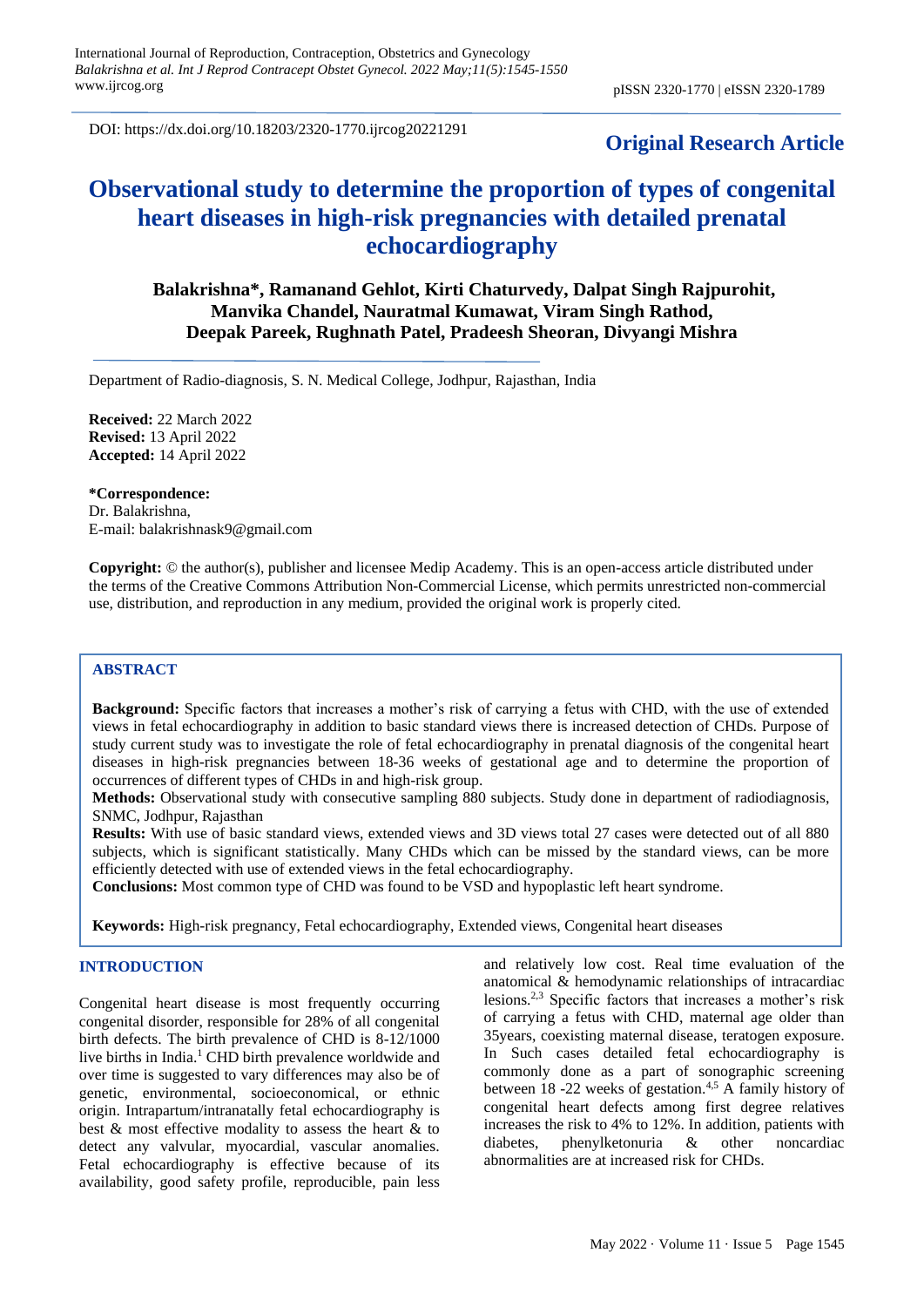A systematic approach in fetal echocardiography for screening of CHDs involving the basic views can miss out outlet obstructions and upon including extended views incidence of CHDs increased.<sup>6-9</sup> With the use of systematic approach for screening CHDs and recent advances in three dimensional views have shown their strong hold in effective diagnosis in prenatal diagnosis.

### *Aim and objectives*

Aim of the current investigation was to study the role of fetal echocardiography in prenatal diagnosis of the types of congenital heart diseases in high-risk pregnancies between 18-36 weeks of gestational age. Objectives of the study were taking high risk group pregnancies as cases in between 18-36 weeks of gestational age and to determine the proportion of occurrences of different types of CHDs in and high-risk group.

## **METHODS**

#### *Study design, location, duration and location*

Current study is a cross sectional observational study performed at department of of radio-diagnosis, DR S. N. medical college, Jodhpur Rajasthan. Study was done from July 2021 to December 2021.

#### *Inclusion criteria*

Inclusion criteria for current study were; all pregnant mothers in second trimester between 18 to 36 weeks by LMP who are at high risk for congenital heart disease in fetus which includes questionable anomaly seen on outside ultrasonography, which has to be confirmed in the departmental sonography, uncontrolled diabeteswhich involves uncontrolled blood sugar levels with high HBA1c values on medical and insulin for treatment, gestational Diabetes mellitus-diagnosed by 2-hour oral GTT test**,** maternal drug exposure- Teratogenic such as Isotretinoin, Indomethacin, lithium. Anti-epileptics such as phenytoin, antibiotics-doxycycline, tetracycline, fetal heart arrhythmia-diagnosed on routine sonography on Mmode**,** history of structural anomaly associated with congenital heart disease in mother, Previous child with heart defect**,** history of previous child born with anomaly, history of extracardiac anomaly at present scan and collagen vascular disease- previously diagnosed by blood, urine tests for hormonal levels, biopsy for microscopic study, viral infection in early pregnancy; CMV virus, Rubella, Herpes virus, history of first degree relative with congenital heart defect, family history of CHDs, maternal medical diseases such as-thyroid disease, autoimmune diseases and h/o radiation exposure to more than 50 mGy.

#### *Exclusion criteria*

Exclusion criteria for current study were; pregnant women with previous normal ultrasonography anomaly scan performed in our hospital within a period of 1 month, pregnant women with twins/triplets/multiple fetal pregnancy.

## *Sampling technique and sample size estimation*

Consecutive sampling was employed in the current study. Sample size will be calculated at 95% confidence interval to verify an expected 23% proportion of CHDs among high-risk group pregnancies in between 18-36 weeks of gestational age and taking 10% absolute allowable error. Sample size was calculated using the formula for sample size for estimation of proportion;

$$
n = \frac{(Z_{1-\alpha/2})^2 \ P \ (1-P)}{E^2}
$$

Where,  $Z_{\alpha/2}$  =standard normal deviate for 95% confidence interval (taken as 1.96), p=expected proportion of CHDs among high-risk group pregnancies in between 18-36 weeks of gestational age (taken as 2.3% as reported by Nayak et al. <sup>19</sup> E=absolute allowable error (taken as 1%). Sample size was calculated to be to be minimum 863 subjects of high-risk group pregnancies in between 18-36 weeks of gestational age.

#### *Procedure*

Patient personal details & a detailed history of the patient is noted. Radiological imaging: Imaging was done with equipment of Philips, Affiniti 70G USG machine. A routine obstetric sonography is done for determination of the gestational accurate age using obstetric scan parameters. Once the adequate gestational age is established a dedicated fetal echocardiography is performed and data is entered in the following data as described below in table 4 (Obstetric data). In high risk group a detailed extended fetal echocardiography study is performed as described in (Table 3). Statistical analysis will be done with the data available.

## **RESULTS**

The study included 880 subjects involving the high risk pregnancies for congenital heart disease as per inclusion criteria of this study. They underwent fetal echocardiography between May 2021 to December 2021. There were varied age groups among the subjects who underwent fetal echocardiography. The age of study subjects ranged from less than 20 years i.e., from 18 years to 40 years. Maximum incidence was seen in the age group of 21 to 25 years. 60 patients were below 20 years, 416 between 21 -25 years, 320 were between 26- 30 years and 102 were between 31 to 40 years. In our study, fetal echocardiography was performed between 18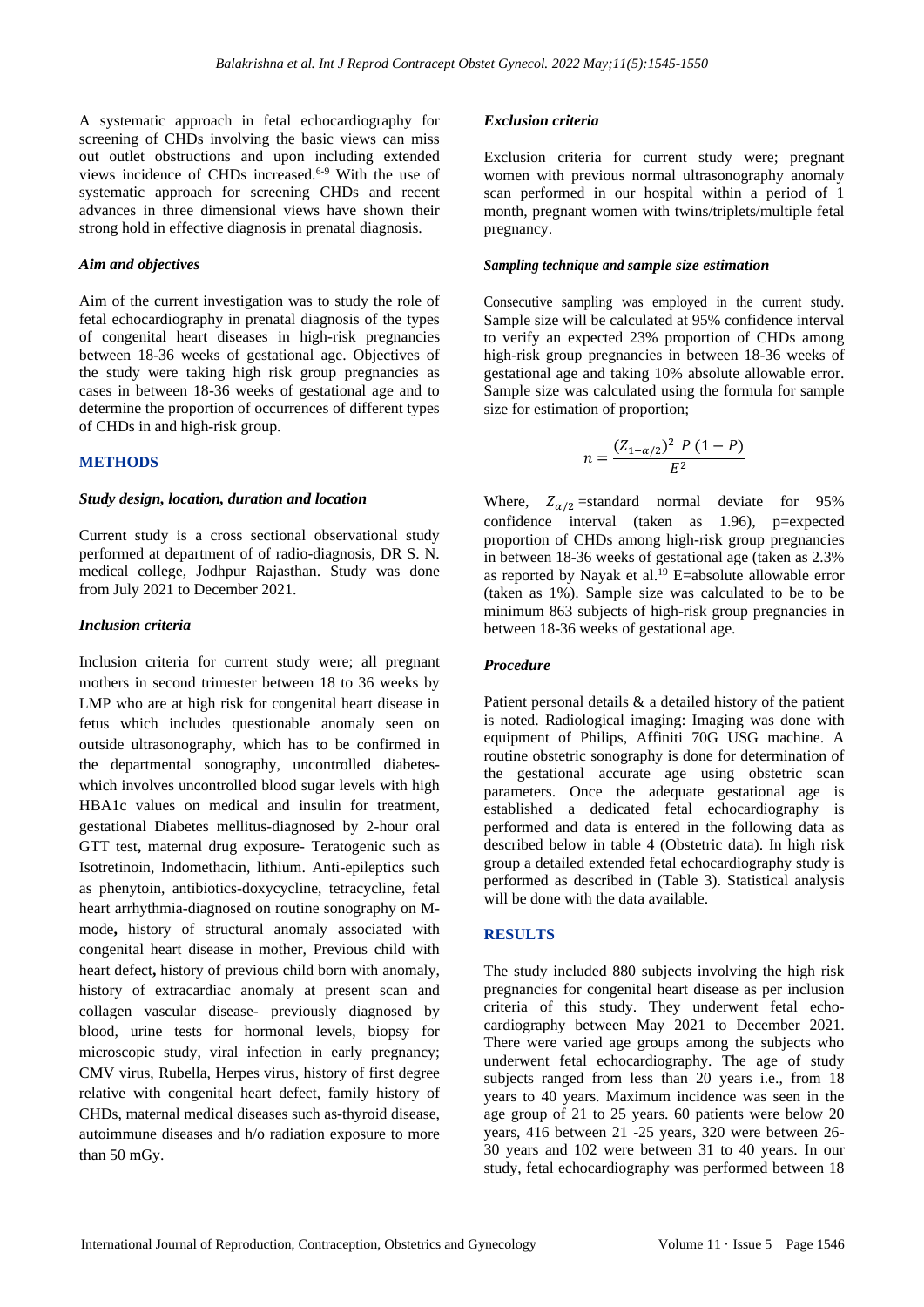to 36 weeks of gestational age the distribution of cases seen as follows.

## **Table 1: Age distribution among the high-risk pregnant subjects.**

| Age (yrs)    | N   | $\frac{0}{0}$ |
|--------------|-----|---------------|
| $\leq 20$    | 60  | 6.82          |
| 21-25        | 416 | 47.27         |
| 26-30        | 302 | 34.32         |
| >31          | 102 | 11.59         |
| <b>Total</b> | 880 | 100.00        |



## **Figure 1: Age distribution among the high-risk pregnant subjects.**

## **Table 2: Distribution of cases in gestational weeks.**

| <b>Gestational age</b><br>(weeks) | N   | $\frac{0}{0}$ |
|-----------------------------------|-----|---------------|
| 18-24                             | 398 | 45.23         |
| $25 - 30$                         | 249 | 28.30         |
| $31 - 36$                         | 233 | 26.48         |
| <b>Total</b>                      | 880 | 100.00        |



## **Figure 2: Distribution of cases in gestational weeks.**

There were 398 foetuses which were between 18- 24weeks of gestational age (GAs) & 233 foetuses were in the range of 31 to 36 weeks of GA Indicating that most foetuses between 18 to 24 weeks of GA & fetal echo were performed in this GA were highest in number. Over all scan of the all 880 cases who underwent fetal echocardiography involving all the views mentioned above showed 27 abnormal cases & 853 cases with normal views with no abnormality is shown in (Table 3).

## **Table 3: Overall scan among the 880 study subjects showing total normal/abnormal cases.**

| <b>CHD</b>    | <b>Overall scan</b> |               |          |      |       |       |
|---------------|---------------------|---------------|----------|------|-------|-------|
|               | Normal              |               | Abnormal |      | Total |       |
|               | N                   | $\frac{0}{0}$ |          | $\%$ |       | %     |
| <b>Normal</b> | 853                 | 100           |          |      | 853   | 96.93 |
| Abnormal      |                     |               | 27       | 100  | 27    | 3.16  |
| Total         | 853                 |               | 77       | 100  |       |       |



## **Figure 3: Overall scan among the 880 study subjects showing total normal/abnormal cases.**

## **Table 4: Proportion of different types of CHDs among study subjects.**

| <b>Type of CHD</b>                                                   | $\mathbf N$    | $\frac{0}{0}$ |
|----------------------------------------------------------------------|----------------|---------------|
| <b>Membranous VSD</b>                                                | $\mathbf{1}$   | 3.70          |
| <b>Muscular VSD</b>                                                  | 2              | 7.41          |
| <b>Coarctation of aorta with aortic</b><br>stenosis                  | $\mathbf{1}$   | 3.70          |
| Aberrant right subclavian artery                                     | 2              | 7.41          |
| <b>Atrial septal defect</b>                                          | $\mathbf{1}$   | 3.70          |
| <b>AVSD</b> with ventricular disproportion                           | 1              | 3.70          |
| <b>Coarctation of aorta</b>                                          | $\overline{2}$ | 7.41          |
| <b>DORV</b> with AVSD                                                | 1              | 3.70          |
| <b>DORV with AVSD with PLSVC</b>                                     | $\overline{2}$ | 3.70          |
| <b>DORV</b> with mal-aligned subpulmonic<br><b>VSD with small PA</b> | 1              | 3.70          |
| Double aortic arch                                                   | $\mathbf{1}$   | 3.70          |
| <b>Hypoplastic left heart syndrome</b>                               | 3              | 11.11         |
| Hypoplastic right heart syndrome with<br><b>VSD</b>                  | $\mathbf{1}$   | 3.70          |
| <b>Interrupted IVC with azygous</b><br>continuation                  | 1              | 3.70          |
| PLSVC with right sided aortic arch                                   | $\mathbf{1}$   | 3.70          |
| <b>Pulmonary artery atresia</b>                                      | 1              | 3.70          |
| Severe aortic stenosis with post<br>stenotic dilatation              | $\mathbf{1}$   | 3.70          |
| <b>Tetralogy of fallot</b>                                           | 1              | 3.70          |
| <b>Tetralogy of fallot with pulmonary</b><br>atresia                 | $\mathbf{1}$   | 3.70          |
| <b>Transposition of great vessels</b>                                | 1              | 3.70          |
| <b>Transposition of great vessels with</b><br>peri-membranous VSD    | $\mathbf{1}$   | 3.70          |
| <b>Total</b>                                                         | 27             | 100           |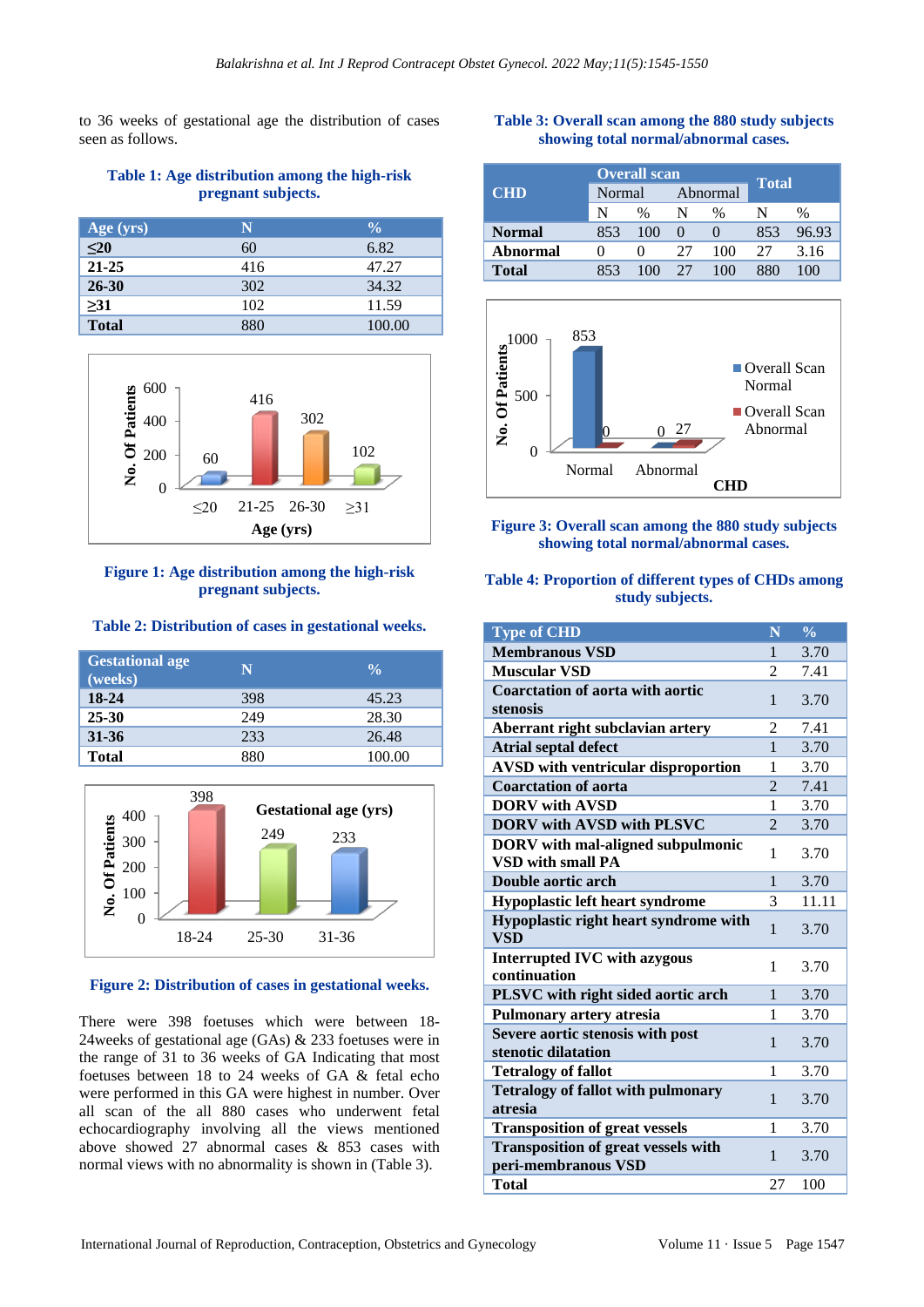The result was found significant at  $p<0.05$ . Single cardiac defects are most common type of the fetal CHDs i.e. 16 cases. 11 cases out of 27 had multiple cardiac defects. Details of proportion of different types of the CHDs is shown in results. There were 3 cases of hypoplastic left heart syndrome and 3 cases of DORV in association with other cardiac defects.3 cases of VSD, 3 cases of Coarctation of aorta. 2 cases of tetralogy of fallot, and 2 cases of transposition of great vessels, Aberrant subclavian artery. Singles cases of ASD, AVSD with ventricular size discordance, double aortic arch, pulmonary atresia, severe AS with post-stenotic dilatation, PLSVC with right sided aortic arch. Most common single cardiac defect being VSD and HLHS. Most common complex cardiac defect was DORV.



## **Figure 4: Proportion of different types of CHDs among study subjects.**

## **DISCUSSION**

Congenital heart diseases (CHD) are suggested to be associated with advanced maternal age in different ethnicities and geographical locations. Hashim et al.<sup>10</sup> They assessed the association between maternal age and congenital heart diseases for different age groups during the period from 2016 to 2018. Found an association between maternal age and the type of CHD was found. Mothers who are 35 years old or younger are more likely to have a baby with atrial septal defects, while babies of mothers who are older than 35year presented mostly with ventricular septal defects and patent ductus arteriosus. However, in our study it was different from Hashim et al.<sup>10</sup> There were 2 positive cases  $(7.4%)$  of CHDs were detected in  $30-40$  years out of  $102$  cases  $(11.5\%)$ screened in this age group. 25 positive Cases (92.5%) of CHDs were detected in the age group of 20-30 years out of 718 cases (81.5%) screened. 60 cases were below <20years had no detectable CHDs. Most common type of CHD in our study was VSD amongst 20 -30 years (Table 1).

According to Volpe et al most forms of heart defects can be diagnosed early in pregnancy, some may develop and become apparent only later in gestation.<sup>11</sup> Persico et al performed fetal echo at 11-13 weeks, it was concluded that using high-resolution ultrasound equipment can assess the fetal heart at 11-13 weeks with a high degree of accuracy.<sup>12</sup> Simpsom et al did a respective analysis at 12- 15 weeks of GA in a population at high risk for CHDs.<sup>13</sup> Our study was comparable to all above studies, hence fetuses between 18 to 36 weeks were considered & found that second trimester was ideal time for fetal echocardiography (Table 2). Nayak et al in their study showed that proportion of CHDs among the high risk pregnancy is 2.3%.<sup>14</sup> In current study with use of extended views proportion of CHDs was higher i.e., 2.7% in comparison to the study done by Krishnanand nayak et al. Solidifying the notion that use of extended views decreases false negative cases (Table 3). Out of all the 880 high risk pregnants screened, most common type of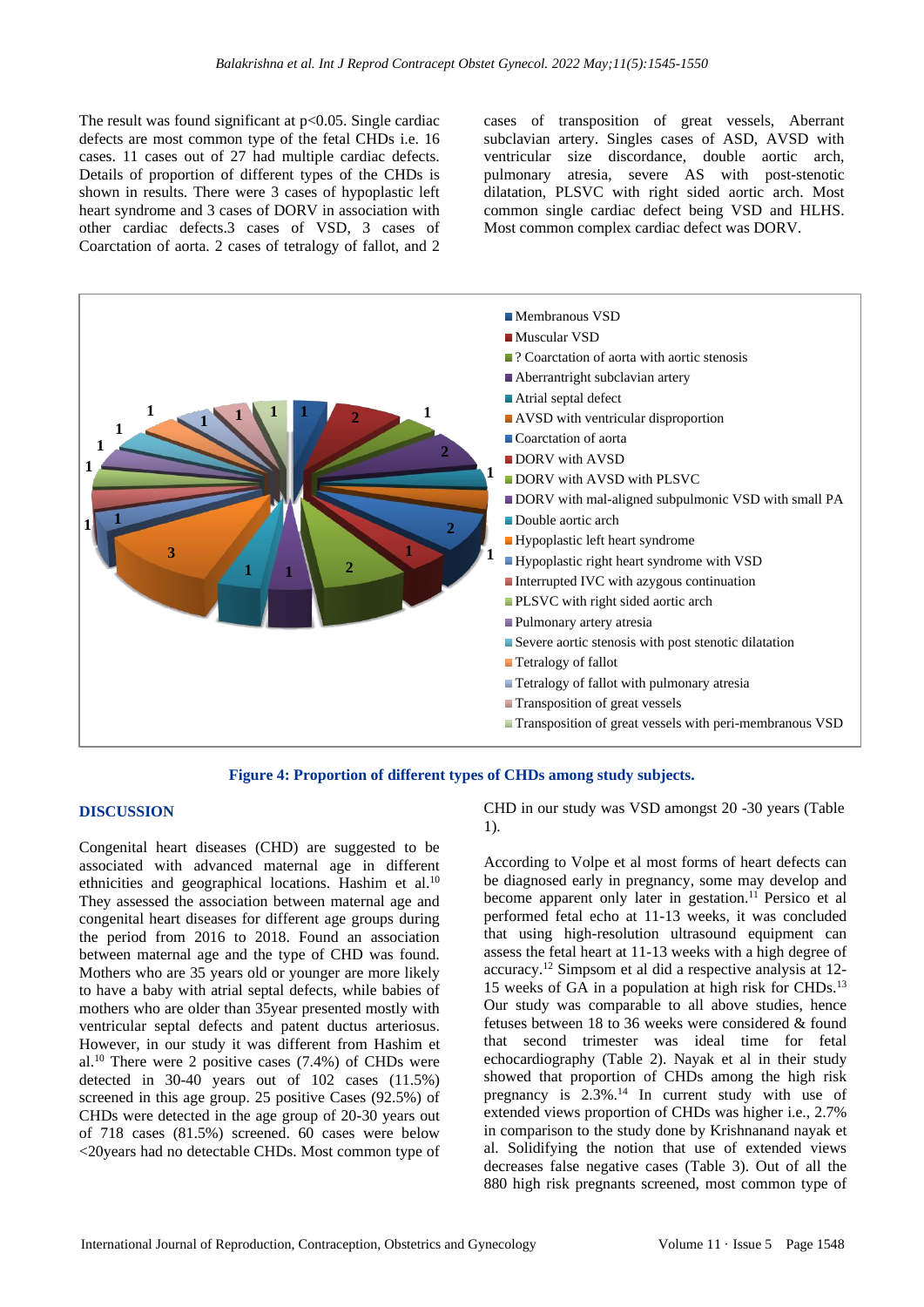CHD was found to be VSD and hypoplastic left heart syndrome (Table 4). This result was comparable to study done by Bromley B et al. 15

## *Limitations*

Current study our objective was mainly to study the improved detection of the congenital heart diseases using extended views & three-dimensional views in addition to the basic views in fetal echocardiography, it was confirmed and statistically found that in fact additional use of extended views and 3D views in association with basic views improved detection of congenital heart diseases. However, The concern in current study was lack of follow up post-nataly.

## **CONCLUSION**

Fetal echocardiography can effectively identify abnormal hearts and has enhanced prenatal detection of CHD. In our study objective was mainly to study the improved detection of the congenital heart diseases using extended views and three-dimensional views in addition to the basic views in fetal echocardiography, it was confirmed and statistically found that in-fact additional use of extended views and 3D views in association with basic views improved detection of congenital heart diseases. In current study with the use of basic standard views, extended views and 3D views total 27 cases were detected out of all 880 subjects, which is significant statistically. Many CHDs which can be missed by the standard views can be more efficiently detected by use of extended views in the fetal echocardiography. In current study most common type of CHD was found to be VSD and hypoplastic left heart syndrome. Hence educating the women in reproductive age group regarding GDM and other risk factors for CHDs can significantly decrease the incidence of the CHDs. Early detection of CHDs with extended views helps in management of high-risk pregnancy and significantly reduced the burden of morbidity amongst both mother and infants to be born. In the Indian scenario the concern is the late referrals, lack of follow-up, and financial difficulties, all of which conspire against the chance of the fetus with heart disease getting appropriate treatment.

*Funding: No funding sources Conflict of interest: None declared Ethical approval: The study was approved by the Institutional Ethics Committee*

## **REFERENCES**

- 1. Saxena A. Congenital heart disease in India: A status report. Indian pediatrics. 2018;55(12):1075-82.
- 2. Yeo L, Romero R. Color and power Doppler combined with Fetal Intelligent Navigation Echocardiography (FINE) to evaluate the fetal heart. Ultrasound Obstet Gynecol. 2017;50(4):476-91.
- 3. Chaoui R, Bollmann R. Fetal color Doppler echocardiography. Part 2: Abnormalities of the heart and great vessels. Ultraschall Med. 1994;15(3):105- 11.
- 4. Yagel S, Arbel R, Anteby EY, Raveh D, Achiron R. The three vessels and trachea view (3VT) in fetal cardiac scanning. Ultrasound Obstet Gynecol. 2002; 20(4):340-5.
- 5. Hashim ST, Alamri RA, Bakraa R, Rawas R, Farahat F, Waggass R. The association between maternal age and the prevalence of congenital heart disease in newborns from 2016 to 2018 in single cardiac center in Jeddah, Saudi Arabia. Cureus. 2020;12(3):45-9.
- 6. Al Haddad J, Abu-Rustum R, Tawk S, El Helou N. Utilizing a systematic approach in screening for congenital heart defects. Eur Congress Radiol. 2017.
- 7. Spanovic G, Jovanovic I, Parezanovic V, Zvezdin A. Prenatal diagnostics of obstructive heart lesions. Eur Congress Radiol. 2004.
- 8. Choi JY. 1084: Recent advances in fetal echocardiography. Ultrasound Med Biol. 2006;32(5):P28.
- 9. Chaoui R, Abuhamad A, Martins J, Heling KS. Recent development in three- and four-dimension fetal echocardiography. Fetal Diagn Ther. 2020;47(5):345-53.
- 10. Hashim Jr ST, Alamri RA, Bakraa R, Rawas R, Farahat F, Waggass R. The association between maternal age and the prevalence of congenital heart disease in newborns from 2016 to 2018 in single cardiac center in Jeddah, Saudi Arabia. Cureus. 2020;12(3):45-8.
- 11. Volpe P, De Robertis V, Campobasso G, Tempesta A, Volpe G, Rembouskos G. Diagnosis of congenital heart disease by early and second-trimester fetal echocardiography. J Ultrasound Med. 2012;31(4):563-8.
- 12. Persico N, Moratalla J, Lombardi CM, Zidere V, Allan L, Nicolaides KH. Fetal echocardiography at 11-13 weeks by transabdominal high-frequency ultrasound. Ultrasound Obstet Gynecol. 2011;37(3):296-301.
- 13. Simpsom JM, Jones A, Callaghan N, Sharland GK. Accuracy and limitations of transabdominal fetal echocardiography at 12-15 weeks of gestation in a population at high risk for congenital heart disease. BJOG. 2000;107(12):1492-7.
- 14. Krishnananda Nayak NC, Shetty R, Narayan PK. Evaluation of fetal echocardiography as a routine antenatal screening tool for detection of congenital heart disease. Cardiovasc Diagn Ther. 2016;6(1):4
- 15. Bromley B, Estroff JA, Sanders SP, Parad R, Roberts D, Frigoletto FD, Benacerraf BR. Fetal echocardiography: accuracy and limitations in a population at high and low risk for heart defects. Am J Obstet Gynecol. 1992;166(5):1473-81.
- 16. Hutchinson D, McBrien A, Howley L, Yamamoto Y, Sekar P, Motan T, et al. First-trimester fetal echocardiography: identification of cardiac structures